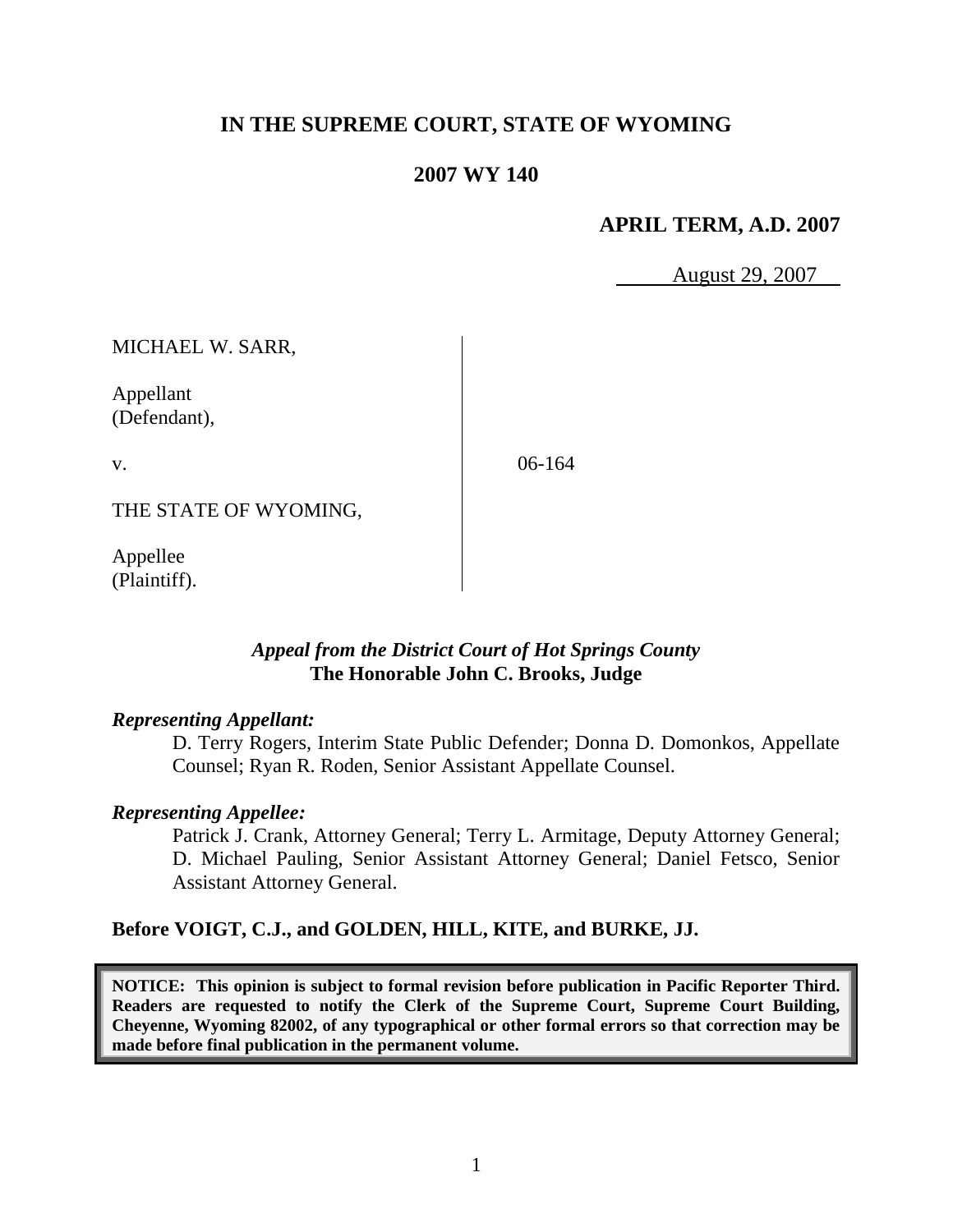### **KITE, Justice.**

[¶1] Michael W. Sarr entered a conditional plea of no contest to one count of simple assault and battery, domestic violence, third or subsequent offense in ten years, in violation of Wyo. Stat. Ann. § 6-2-501(b)(e)(f)(ii) (LexisNexis 2000). On appeal, he claims the sentence the district court imposed was illegal because the statute in effect at the time of the alleged offense allowed a maximum sentence of two years imprisonment, and the district court sentenced him to four to five years under a subsequent statute. He also claims the district court erred in denying his motion to exclude W.R.E. 404(b) evidence involving his conduct immediately before and after the alleged assault.

[¶2] We hold the sentence imposed was illegal and order that the sentence be corrected to comply with the statute in effect at the time of the offense. We further hold the district court did not abuse its discretion in denying Mr. Sarr's motion to exclude the Rule 404(b) evidence. Accordingly, we affirm Mr. Sarr's conviction, but remand for imposition of a corrected sentence.

#### **ISSUES**

[¶3] Mr. Sarr states the issues as follows:

[1.] Is appellant's sentence illegal because the trial court sentenced him under the wrong version of the statute, sentencing him to a longer prison term than was allowed when the offense was committed?

[2.] Did the trial court err in admitting uncharged misconduct evidence because said evidence was more prejudicial than probative?

The State asserts that any sentencing error was harmless and the district court properly admitted the uncharged misconduct evidence.

#### **FACTS**

[¶4] This case has a long and complex history. In 2001, the State charged Mr. Sarr with six counts of aggravated assault and battery against his wife, Ann Wing. Ms. Wing died prior to trial and was not available to testify. At trial, the court allowed a police officer to testify concerning statements Ms. Wing gave implicating Mr. Sarr. A jury convicted him on five counts. Mr. Sarr appealed, claiming that the admission of Ms. Wing's statements violated his Sixth Amendment right to confront the witnesses against him and there was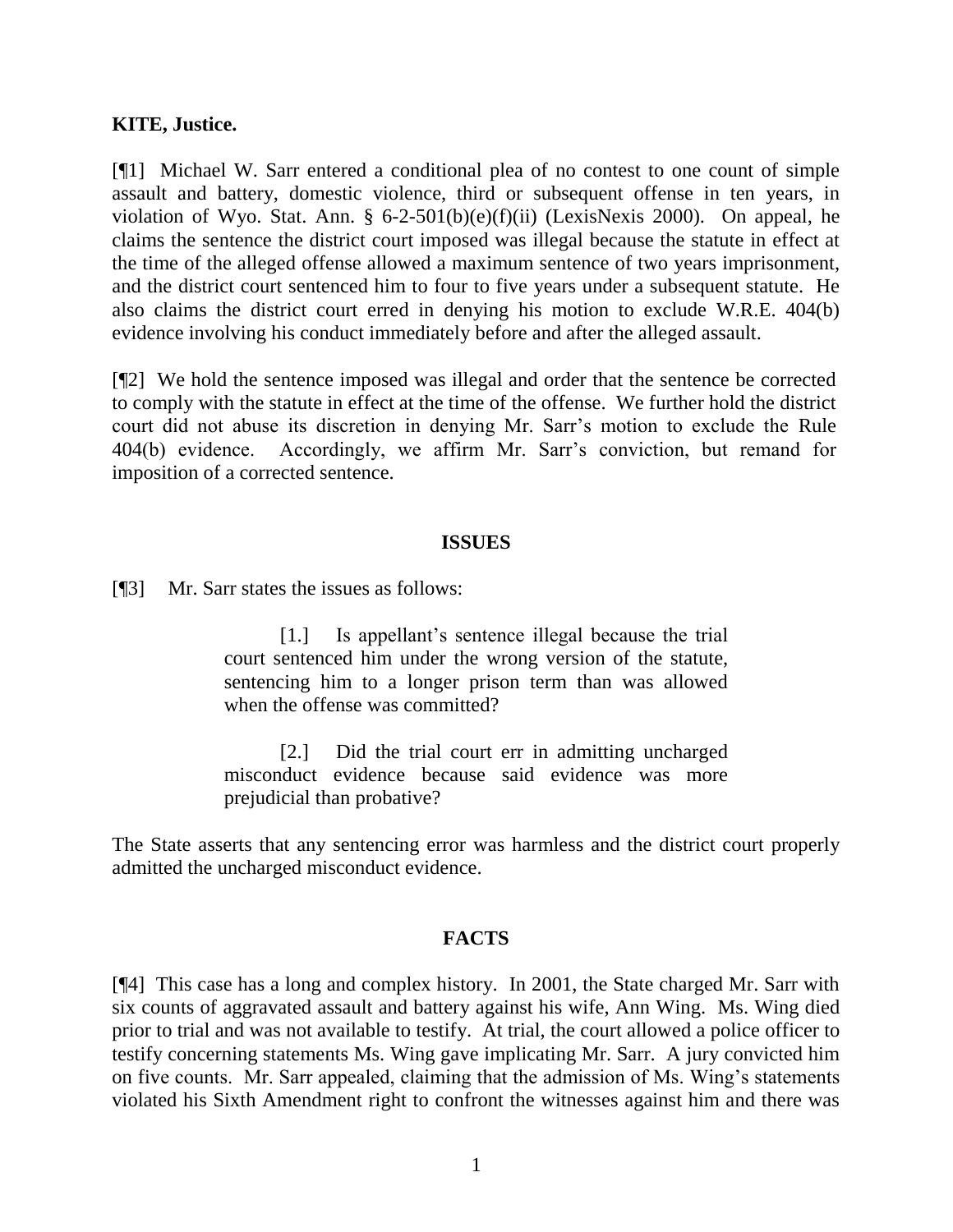insufficient evidence to support his conviction. The Court held Mr. Sarr's right of confrontation was not violated, affirmed his conviction on three counts, reversed his conviction on two counts and remanded one of those counts for a new trial. *Sarr v. State*, 2003 WY 42, 65 P.3d 711 (Wyo. 2003).

[¶5] Mr. Sarr filed a petition for rehearing in this Court claiming re-trial on the remanded count violated his right not to be twice placed in jeopardy. We granted his petition for the purposes of clarifying our holding that a second trial would not subject Mr. Sarr to double jeopardy. *Sarr v. State*, 2004 WY 20, 85 P.3d 439 (Wyo. 2004). Following the decision on re-hearing, Mr. Sarr filed a petition for writ of certiorari in the United States Supreme Court, which granted the petition, vacated the judgment and remanded the case to this Court for consideration in light of *Crawford v. Washington*, 541 U.S. 36, 124 S. Ct. 1354, 158 L. Ed. 2d 177 (2004). On remand, this Court held the admission of Ms. Wing's statements violated the confrontation clause. We reversed Mr. Sarr's conviction on Counts III, V and VI and remanded Counts I, III, V and VI for trial. *Sarr v. State*, 2005 WY 67, ¶¶ 7-8, 113 P.3d 1051, 1053-54 (Wyo. 2005).

[¶6] Back in the district court, the State filed a notice of intent to re-try Mr. Sarr on one count (Count I in the original charging document) of aggravated assault and battery in violation of Wyo. Stat. Ann. § 6-2-502(a)(i) (LexisNexis 2000). Count I alleged that on May 6, 2000, Mr. Sarr drove a truck toward Ms. Wing in an attempt to strike her with the truck. After the parties' presentation of the case, the jury was unable to reach a verdict and the district court declared a mistrial. The State subsequently filed a notice of intent to try Mr. Sarr on Count I again.

[¶7] Prior to the trial, the State and Mr. Sarr entered into a plea agreement in which the parties agreed to the following terms: the State would amend the charge of aggravated assault and battery to simple assault and battery, domestic violence, third or subsequent offense in ten years, in violation of § 6-2-501(b)(e)(f)(ii); Mr. Sarr would enter a plea of no contest to the amended charge; Mr. Sarr would be sentenced to four to five years in the Wyoming State Penitentiary with credit for 1,877 days previously served; Mr. Sarr would be released upon sentencing because he had already served more than five years; and Mr. Sarr would reserve his right to appeal any issues raised by motion in either retrial. The district court entered a judgment accepting the plea agreement and, in accordance with the parties' proposal, sentenced Mr. Sarr to a term of four to five years in the Wyoming State Penitentiary.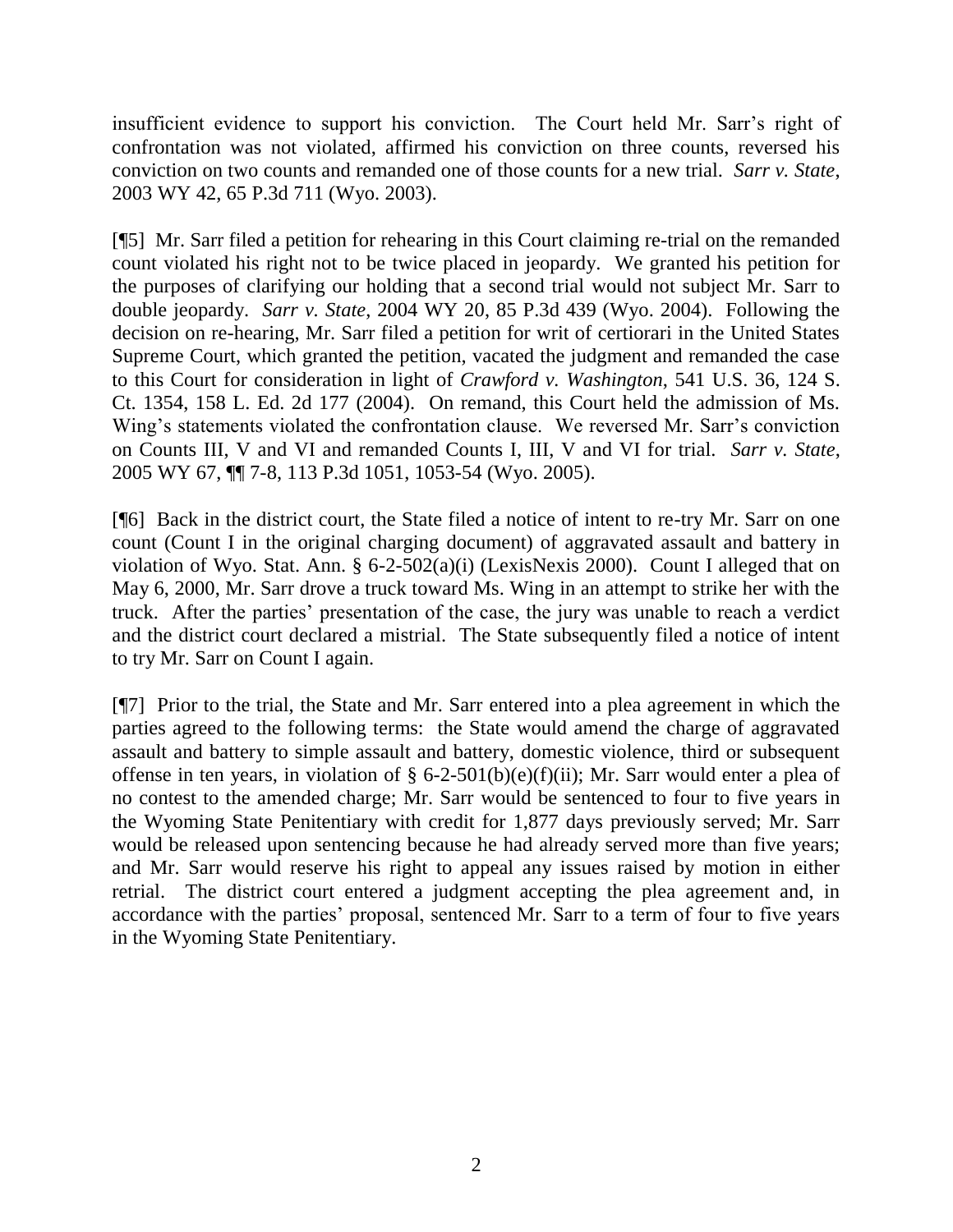### **DISCUSSION**

#### *1. Sentence*

[¶8] In accordance with the terms of the parties' plea agreement, the district court sentenced Mr. Sarr to a term of four to five years in prison pursuant to  $\S$  6-2-501(f)(ii) (LexisNexis 2006), the version of the statute in effect at the time of sentencing, which provided:

> § 6-2-501. Simple assault; battery; penalties \* \* \* \*

(f) A household member as defined by W.S. 35-21-102 who commits a second or subsequent battery against any other household member shall be punished as follows:

\* \* \* \*

(ii) A person convicted upon a plea of guilty or no contest or found guilty of a third or subsequent offense under this subsection against any other household member, after having been convicted upon a plea of guilty or no contest or found guilty of a violation of W.S. 6-2-501(a), (b), (e) or (f), 6-2-502, 6-2-503, 6-2-504 or other substantially similar law of this or any other state, tribe or territory against any other household member within the previous ten (10) years is guilty of a felony punishable by imprisonment for not more than five (5) years, a fine of not more than two thousand dollars (\$2,000.00), or both.

The version of the statute in effect at the time the offense was committed provided:

§ 6-2-501. Simple assault; battery; penalties

(f) A household member as defined by W.S. 35-21-102 who commits a second or subsequent battery against any other household member shall be punished as follows:

 (ii) A person convicted upon a plea of guilty or no contest or found guilty of a third or subsequent offense under this subsection against any other household member, after having been convicted upon a plea of guilty or no contest or found guilty of a violation of W.S. 6-2-501**(**a), (b), (e) or (f), 6-2-502, 6-2-503, 6-2-504 or other substantially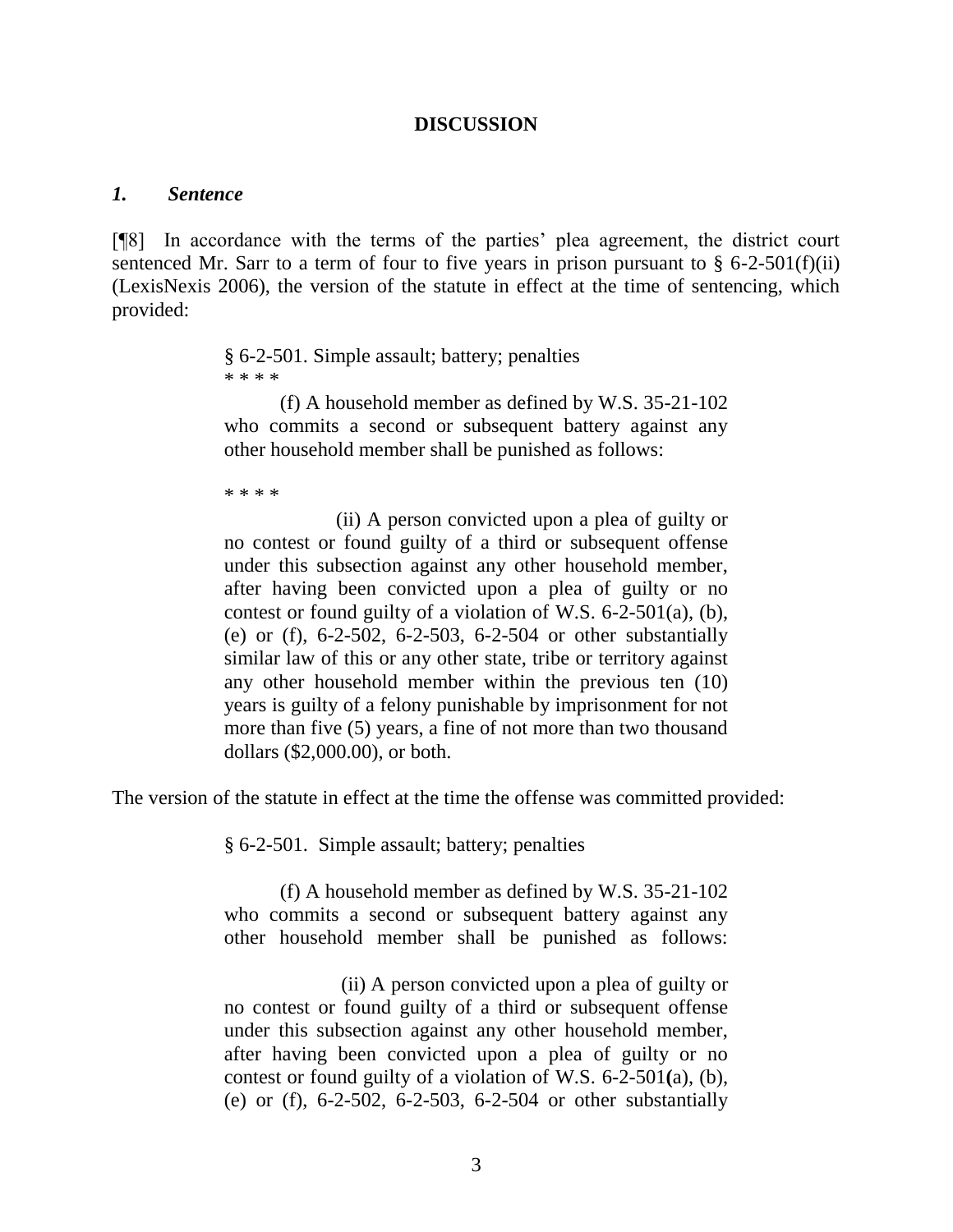similar law of this or any other state, tribe or territory against any other household member within the previous ten (10) years is guilty of a felony punishable by imprisonment for not more than two (2) years, a fine of not more than two thousand dollars (\$2,000.00), or both.

Section 6-2-501(f)(ii) (LexisNexis 2000). Wyo. Stat. Ann. § 6-1-101(b) (LexisNexis 2007) of the Wyoming Criminal Code provides in pertinent part: "Prosecutions for a crime shall be governed by the law in effect on the date when the crime occurred." The term "prosecution" includes sentencing. *Attletweedt v. State*, 684 P.2d 812, 814 (Wyo. 1984). Therefore, Mr. Sarr's sentencing was governed by the statute in effect in 2000.

[¶9] The determination of whether a sentence is illegal is a question of law, which we review *de novo*. *Doolittle v. State*, 2007 WY 52, ¶ 9, 154 P.3d 350, 354 (Wyo. 2007). An illegal sentence is one that exceeds statutory limits, imposes multiple terms of imprisonment for the same offense, or otherwise violates constitutional provisions or the law. *Garcia v. State*, 2007 WY 48, ¶ 7, 153 P.3d 941, 943 (Wyo. 2007). The State concedes that, at the time Mr. Sarr committed the offense in May of 2000, § 6-2-  $501(f)(ii)$  provided for a maximum sentence of two years and the sentence the district court imposed (and, in fact, the sentence the parties agreed to in their plea agreement) was based upon an amended version of the statute that increased the maximum sentence to five years. Accordingly, the State concedes the sentence imposed exceeded the two year maximum term allowed under the version of § 6-2-501(f)(ii) in effect at the time Mr. Sarr committed the offense. The State asserts, however, that the sentencing error is harmless because the district court gave Mr. Sarr credit for the time he already had served, which resulted in his release from confinement upon his sentence being entered. Under these circumstances, the State contends, the sentence of five years under the incorrect statute did not affect Mr. Sarr's substantial rights.

[¶10] Mr. Sarr asks this Court to reverse his conviction because his sentence was illegal. The law is clear that the validity of a conviction will not be addressed in the context of a claim brought under W.R.Cr.P. 35(a) that the trial court imposed an illegal sentence. Although Mr. Sarr did not bring his claim pursuant to Rule 35, we apply the same principle. His challenge concerns the sentence imposed; he may not use that challenge as a vehicle for overturning his conviction. *Evans v. State*, 892 P.2d 796, 797 (Wyo. 1995). Our review of his claim of an illegal sentence is limited to determining whether the sentence was illegal and, if we find that it was, correcting it ourselves if the record is sufficient to allow us to do so or, if the record is insufficient, remanding the case to the district court for correction.

[¶11] W.R.Cr.P. 52(a) provides: "*Harmless error*. – Any error, defect, irregularity or variance which does not affect substantial rights shall be disregarded." The State argues that the illegal sentence was harmless because whether the district court sentenced him to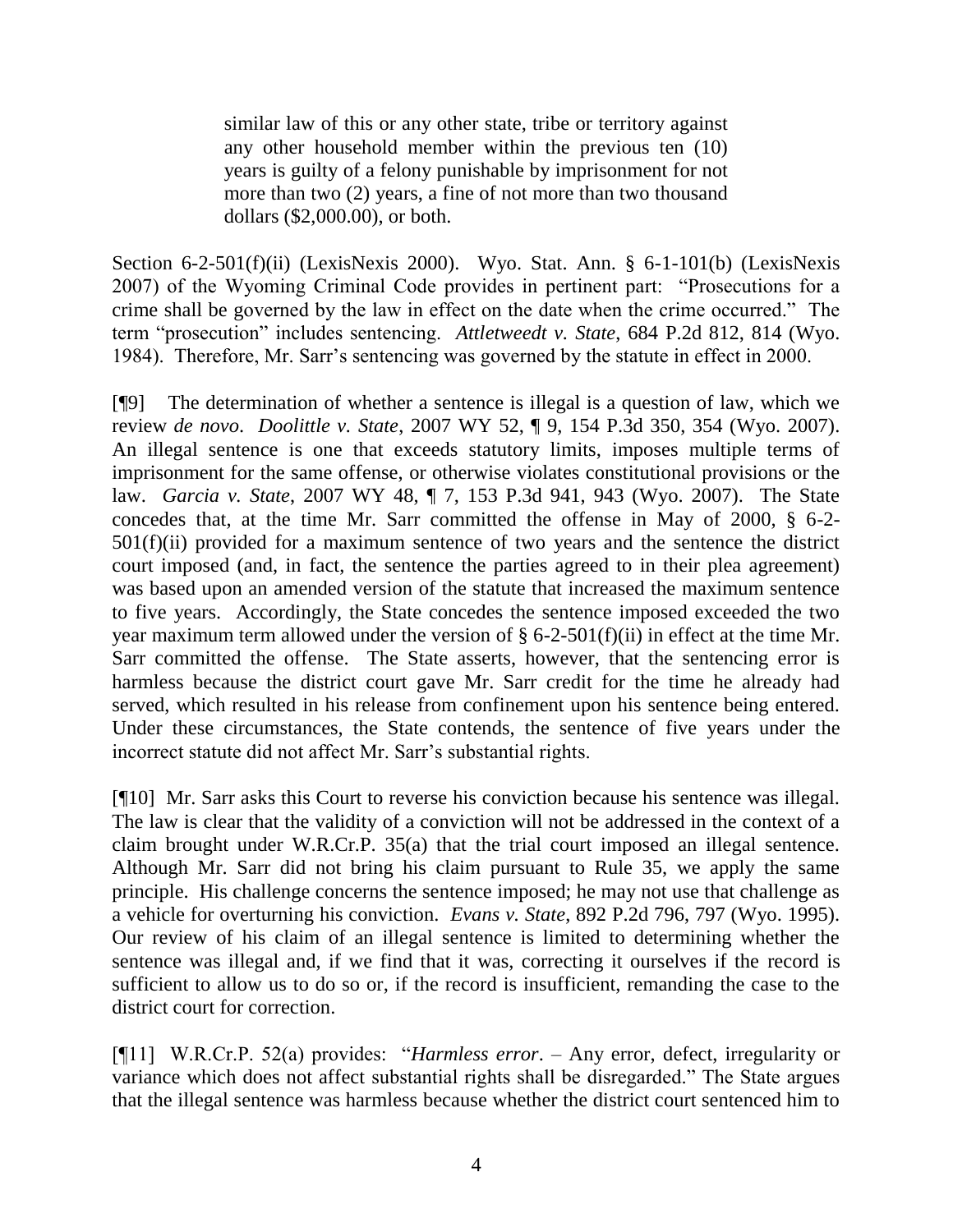two years incarceration under the correct statute or five years under the incorrect statute, Mr. Sarr was released from custody after his sentencing because his pre-sentence incarceration exceeded the allowable term under either provision. In other words, the 1,877 days he served prior to the imposition of sentence satisfied the maximum term allowed by either statute; therefore, the State argues, Mr. Sarr's substantial rights were not affected by the illegal sentence. Mr. Sarr makes no showing that his substantial rights were affected but asserts only that the sentence was illegal and his conviction should be reversed. Thus, Mr. Sarr has not met his burden of proving that his substantial rights were affected.

[¶12] Our rules of criminal procedure authorize a trial court to correct an illegal sentence at any time. W.R.Cr.P. 35(a). A motion to correct an illegal sentence is properly addressed to the trial court in the first instance. *Kahlsdorf v. State*, 823 P.2d 1184, 1189 (Wyo. 1991). For reasons of judicial economy, however, we have considered illegal sentence claims when the issue was raised for the first time on appeal, *Price v. State*, 716 P.2d 324, 328 (Wyo. 1986), and when the issue, although mentioned in the trial court, was not pursued until appeal. *Kahlsdorf*, 823 P.3d at 1189. In Mr. Sarr's case, the issue of the illegal sentence was not raised in the trial court. However, the interests of judicial economy support consideration of the issue by this Court on appeal. When we can correct a sentence from the record before us, we will do so without remanding the case to the district court. *Doolittle*, ¶ 20, 154 P.3d at 357. Thus, in *Kahlsdorf*, where the trial court imposed a ten year term of probation that was not authorized by the statute, we reduced the term to five years to bring it into compliance with the maximum period allowed by the applicable statute.

[¶13] Here, the record is clear and the parties agree that at the time the district court entered the judgment and sentence, Mr. Sarr had already served 1,877 days in jail. The parties agreed and the district court ordered that upon imposition of the sentence, Mr. Sarr was to be released from custody because he had already served more than the maximum penalty. Under these circumstances, the imposition of a sentence under the incorrect statute was harmless because he has already served more time than either statute allowed. For purposes of correcting the record, however, we remand the case with directions to the district court to enter a new judgment and sentence referencing the applicable statute and imposing a maximum sentence of two years, as allowed by the applicable statute.

# *2. W.R.E. 404(b) Evidence*

[¶14] Prior to the first re-trial on Count I that resulted in a mistrial, Mr. Sarr filed a motion asking the State to disclose any W.R.E. 404(b) evidence of uncharged misconduct it intended to introduce at trial. The State responded by filing a notice that it intended to introduce evidence that Mr. Sarr committed other violent acts against his wife on May 6,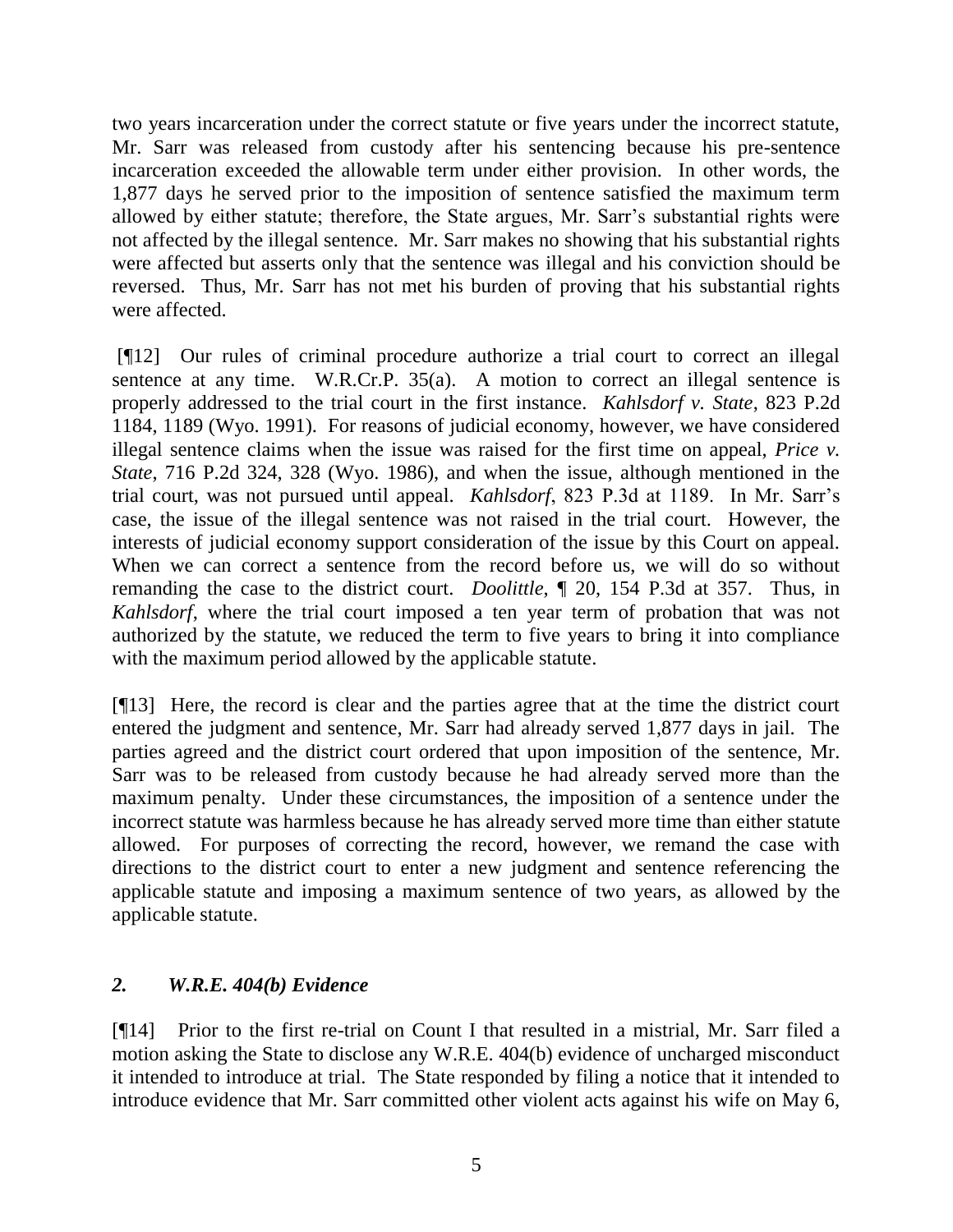2000, immediately before and after the charged attempted assault and battery with the truck. Specifically, the State indicated that it intended to introduce the testimony of Daniel Bryan that before attempting to strike Ms. Wing with the truck, Mr. Sarr threw her to the ground several times in a fit of anger causing her to strike and split open her jaw. The State further indicated it intended to introduce Mr. Bryan's testimony that after attempting to strike Ms. Wing with the truck, Mr. Sarr followed her into the house, grabbed her by the hair and pulled her head back, slamming it into the wall. The State indicated the testimony would be offered to prove intent to cause bodily injury and to rebut a defense that the attempt was not intentional or was accidental. Mr. Sarr responded by filing a motion to exclude the evidence.

[¶15] After a hearing, the district court ruled that the testimony concerning Mr. Sarr's acts before the alleged assault with the truck was admissible because it was part of the facts of the case; it was intended to show motive and intent for the crime charged; it was more probative than prejudicial; and it was less serious than the crime charged. Addressing the testimony concerning Mr. Sarr's acts after the incident with the truck, the district court ruled the State would be allowed to present the challenged testimony to rebut any defense of accident or lack of intent. It is not clear from the record provided to this Court whether the testimony in fact was presented during the trial that resulted in a mistrial.

[¶16] Prior to the second re-trial, the parties filed similar motions, notices and responses to the testimony concerning Mr. Sarr's actions immediately before and after the alleged assault with the truck. This time, the district court concluded, first, that the testimony was not Rule 404(b) evidence because it described what occurred immediately before and after the charged conduct and provided background as to a continuing sequence of events. The district court stated: "To suppress evidence of these other acts would serve only to deprive the jury of knowing what occurred in the moments before and after the alleged criminal conduct." The district court further concluded, even assuming that the testimony was uncharged misconduct evidence falling under W.R.E. 404(b), it was relevant to show Mr. Sarr's intent and was more probative than prejudicial.

[¶17] W.R.E. 404(b) provides:

(b) Other crimes, wrongs, or acts. – Evidence of other crimes, wrongs, or acts is not admissible to prove the character of a person in order to show that he acted in conformity therewith. It may, however, be admissible for other purposes, such as proof of motive, opportunity, intent, preparation, plan, knowledge, identity, or absence of mistake or accident.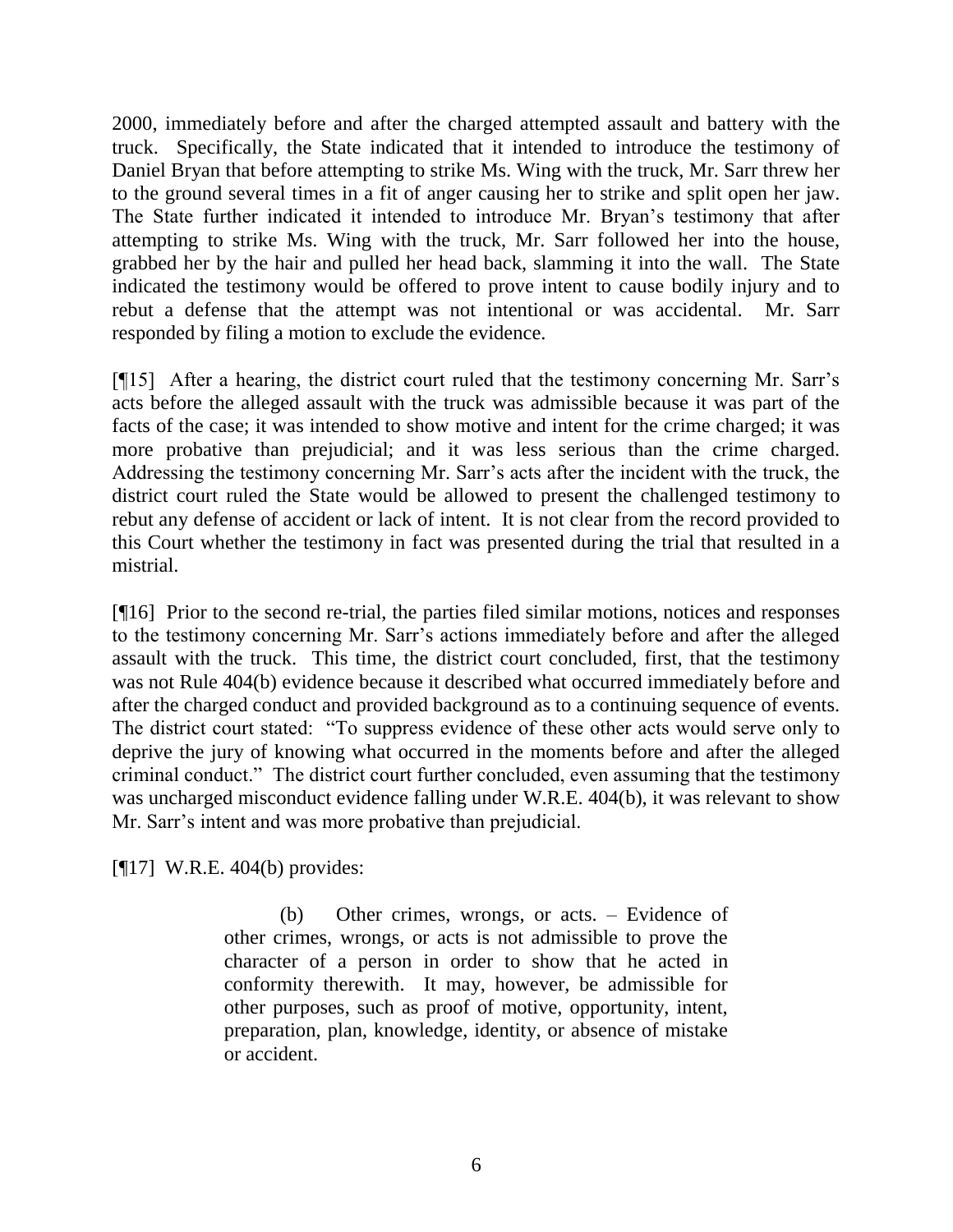A district court's ruling on the admission of evidence under this rule is reviewed for abuse of discretion. *Bromley v. State*, 2007 WY 20, ¶ 8, 150 P.3d 1202, 1206-07 (Wyo. 2007).

[¶18] Pursuant to the rule,

[E]vidence of uncharged misconduct is admissible to prove things other than character. Evidence of specific instances of uncharged misconduct is admissible to prove consequential facts, such as intent, knowledge or identity. The list contained in Rule 404(b) of purposes for which evidence of other crimes may be admissible is not exclusive. We have recognized, for example, that course of conduct evidence involving uncharged misconduct is admissible if it forms part of the history of the event or serves to enhance the natural development of the facts. Uncharged misconduct evidence is not admissible, however, if its only purpose is to show a defendant has a disposition to commit crimes.

*Id.*, **[9.** 150 P.3d at 1207 (citations omitted).

[¶19] Technically, the testimony describing what happened before and after the charged assault constituted Rule 404(b) evidence because it described other assaults by Mr. Sarr upon Ms. Wing. Therefore, it was not admissible if its only purpose was to show Mr. Sarr's character and that he acted in conformity with it. However, it was admissible if offered to prove other consequential facts. For example, evidence offered to prove course of conduct is admissible when it is relevant and necessary to give a jury a complete understanding of what occurred. *Id.*, ¶ 22, 150 P.3d at 1210. Events do not occur in a vacuum and the jury has the right to have the offense placed in its proper setting. *Id*. Applying this principle in *Bromley* where the defendant was convicted of possessing, delivering, and possessing with intent to deliver methamphetamine, we held the district court properly admitted evidence showing the defendant's prior sale and use of methamphetamine with others to show his course of conduct. In *Bromley*, the testimony involved sales and use months before the charged conduct. Particularly where, as here, the testimony involved the defendant's actions only minutes before and after the charged conduct, we hold it was properly admitted as course of conduct evidence necessary to assist the jury in understanding the course of events and context of the charged conduct.

[¶20] In arguing that the district court improperly admitted the testimony, Mr. Sarr focuses primarily on the potential prejudice from the testimony as compared with its probative value. He argues the evidence should have been excluded under W.R.E. 403, which provides in relevant part: "Although relevant, evidence may be excluded if its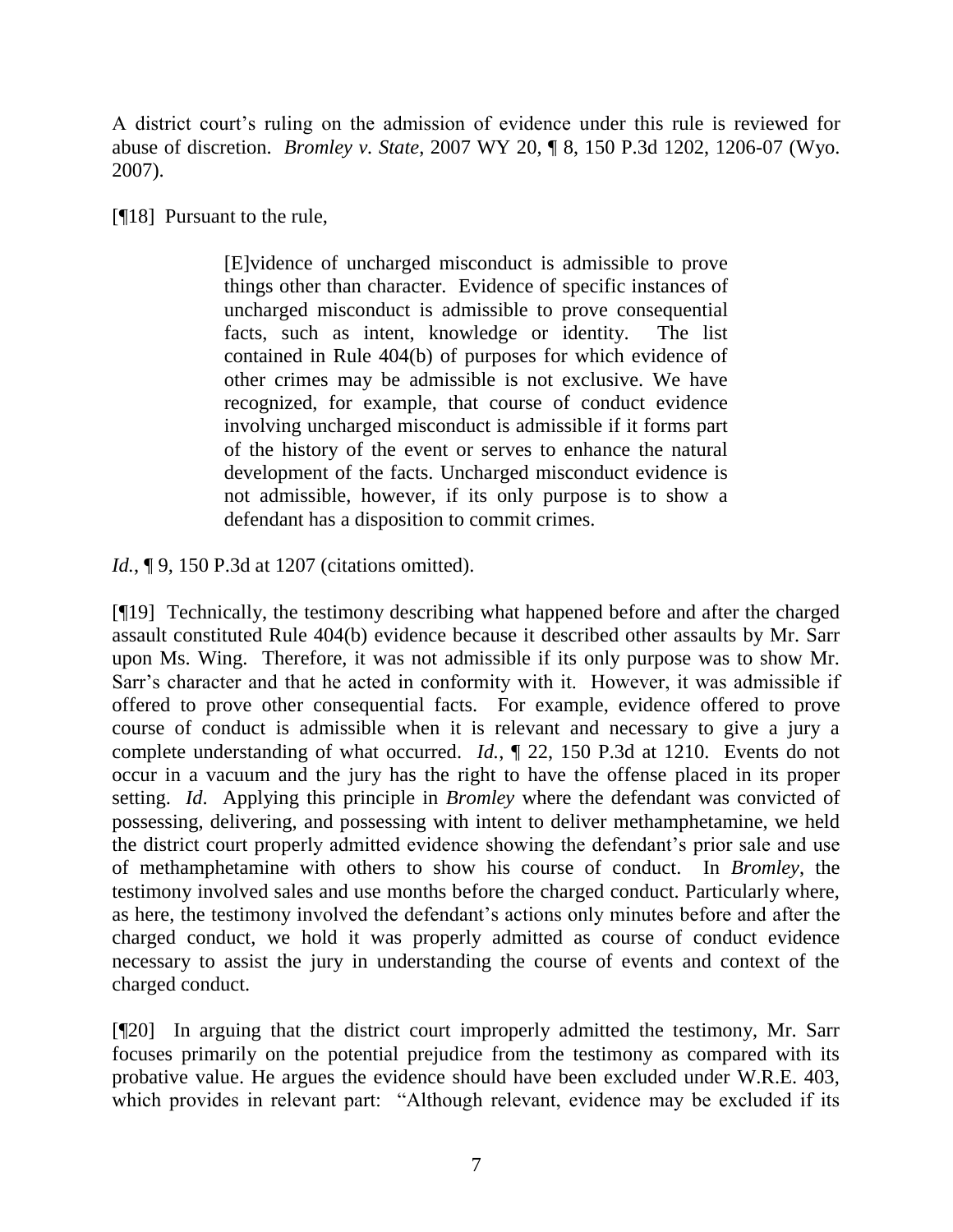probative value is substantially outweighed by the danger of unfair prejudice . . . ." Before we will find error from the admission of evidence claimed to be unduly prejudicial, the appellant must demonstrate that the evidence had little or no probative value and was extremely inflammatory or introduced for the purpose of inflaming the jury. *Dike v. State*, 990 P.2d 1012, 1019-20 (Wyo. 1999).

[¶21] In its decision letter, the district court outlined the factors this Court identified for consideration in *Gleason v. State*, 2002 WY 161, ¶ 27, 57 P.3d 332, 342 (Wyo. 2002) in determining the probative value of Rule 404(b) evidence:

- 1. How clear is it that the Defendant committed the prior bad act?
- 2. Does the Defendant dispute the issue on which the State is offering the prior bad acts evidence?
- 3. Is other evidence available?
- 4. Is the evidence unnecessarily cumulative?
- 5. How much time has elapsed between the charged crime and the prior bad act?

The district court concluded Mr. Bryan was clear about what he saw and no witnesses disputed his testimony; Mr. Sarr vigorously disputed the issue, i.e. his intent, which the Rule 404(b) evidence was intended to prove; there was no other evidence available showing Mr. Sarr's intent; the evidence was not cumulative; and virtually no time elapsed between the other acts and the charged offense. On this basis, the district court concluded the evidence was very probative.

[¶22] The district court also considered the factors outlined in *Gleason* for determining the prejudicial effect of the challenged testimony:

- 1. The reprehensible nature of the prior bad act.
- 2. The sympathetic character of the alleged victim of the prior bad act.
- 3. The similarity between the charged crime and the prior bad act.
- 4. The comparative enormity of the charged crime and the prior bad act.
- 5. The comparable relevance of the prior bad act to the proper and forbidden inferences.
- 6. Whether the prior bad act resulted in a conviction.

*Gleason,* ¶ 27, 57 P.3d at 342-43. Weighing these factors, the district court concluded the other acts were not nearly as reprehensible as the offense charged; the alleged victim was deceased and would have no opportunity to testify and evoke sympathy; while all of